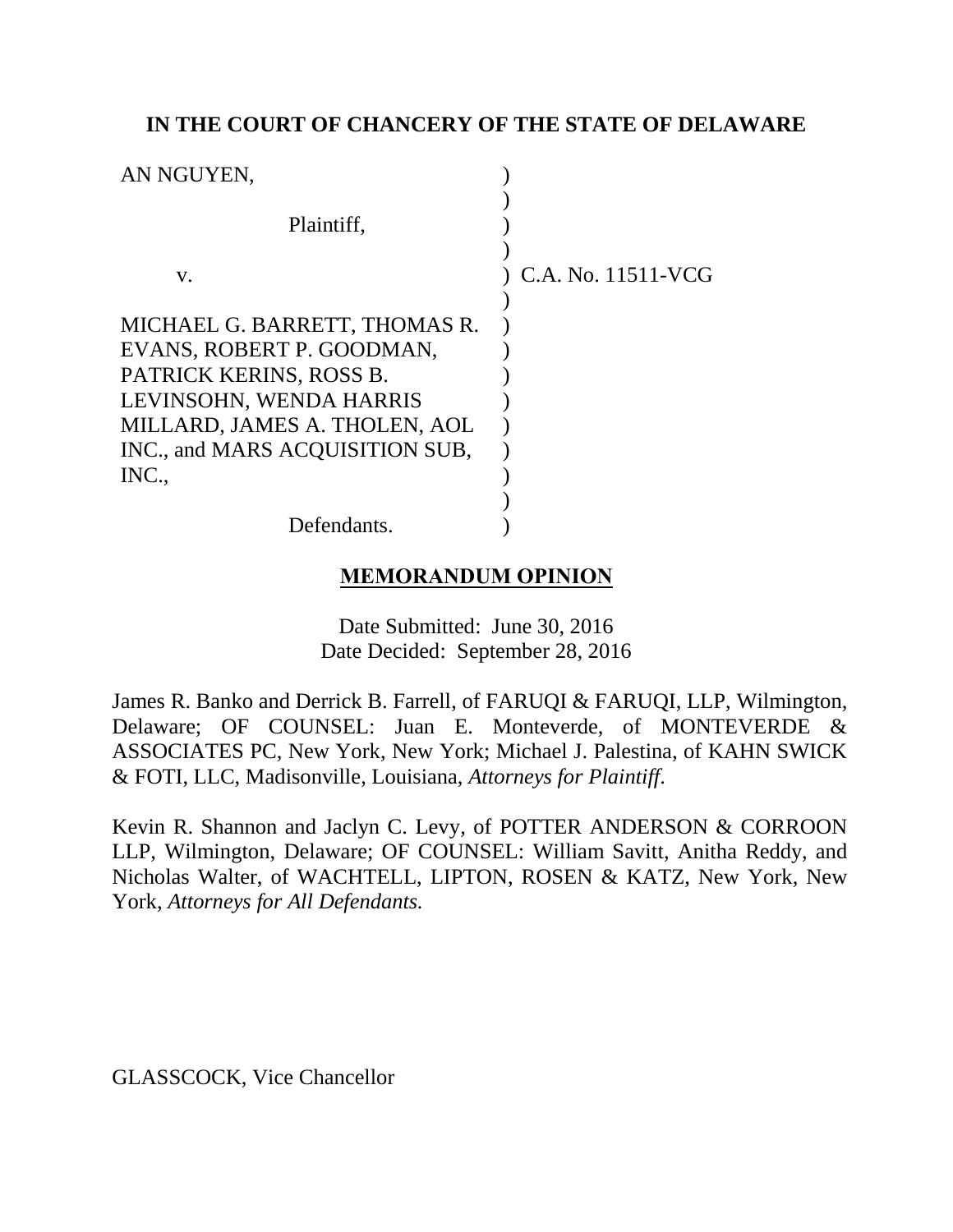This matter can now be considered twice-tested, but not in the beneficial sense made famous by Professor Berle. The action involves a challenge to a merger agreement, brought pre-close, alleging inadequate price and process, as well as some thirty disclosure violations. In his motion for preliminary injunctive relief, $<sup>1</sup>$ </sup> however, the Plaintiff pursued only his "serious"<sup>2</sup> disclosure violation, involving lack of disclosure of purportedly material financial information. I found that a preliminary injunction was unsustainable on the merits, and the Plaintiff sought an interlocutory appeal, which our Supreme Court denied. The stockholders overwhelmingly chose to tender into the merger, which closed; the Plaintiff now seeks damages for breach of duty in regard to two alleged mal-disclosures; one, the financial disclosure claim I found not reasonably likely to succeed at the preliminary injunction stage; and a second, involving incentives of the financial advisor, which the Plaintiff pled pre-close but elected not to argue in the motion for preliminary injunctive relief—presumably, his second most serious disclosure claim. For the reasons below, I find that neither claim can withstand a motion to dismiss.

 $<sup>1</sup>$  The pleadings and briefing in this case have referred to the Plaintiff, An Nguyen, by both male</sup> and female pronouns. Here I use the pronoun used by Plaintiff's counsel in their most recent filing. No disrespect is meant if this is incorrect.

<sup>2</sup> Prelim. Inj. Hrg. Tr. 11:15–19.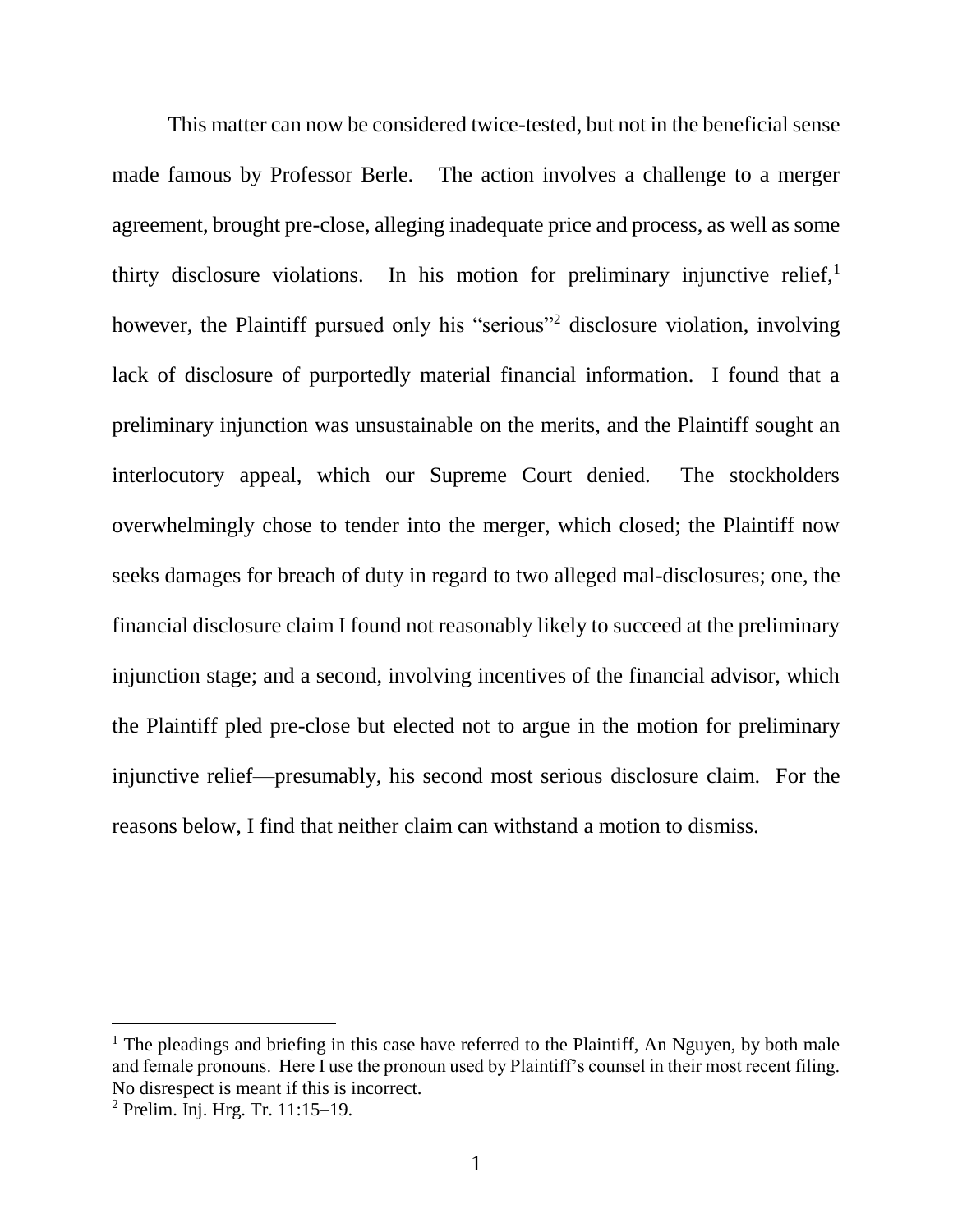#### **I. BACKGROUND**

The matter is currently before me on Defendants' Motion to Dismiss the Second Verified Amended Complaint (the "Motion").<sup>3</sup> On September 16, 2015, Plaintiff An Nguyen on behalf of himself, and a class of similarly situated stockholders of Millennial Media, Inc. ("Millennial" or the "Company"), filed this action, challenging the proposed acquisition of the Company by AOL, Inc. ("AOL") for \$1.75 per share in cash through a tender offer and second-step short-form merger, pursuant to 8 *Del.* C.  $\S$  251(h) (the "Transaction").<sup>4</sup> In his initial complaint, the Plaintiff brought two counts: one for breach of the fiduciary duties of loyalty and care against the directors of Millennial (the "Director Defendants"), for their alleged failure to obtain a fair price or follow a fair process with respect to the Transaction; and the other against AOL for aiding and abetting those breaches. Because the Plaintiff has since abandoned those claims, as discussed *infra*, I need not detail the rigorous sales process conducted by the Millennial board, which culminated in the Transaction.

<sup>&</sup>lt;sup>3</sup> The facts are drawn from the well-pled allegations of Plaintiff's Second Amended Complaint (the "Complaint") and documents integral to the Complaint or incorporated by reference therein, and are presumed true for purposes of evaluating Defendants' Motion.

<sup>&</sup>lt;sup>4</sup> This price represented, at the time, a 33% premium for Millennial's shares. Defs' Opening Br., Transmittal Aff. of Jaclyn C. Levy, Esq., Ex. A (the "Proxy"), at 23. This action is one of five lawsuits filed challenging the Transaction between September 10 and September 16, 2015. The other four suits, which were all voluntarily dismissed, were *Parshall v. Millennial Media, Inc.*, C.A. No. 11485-VCG (Sept. 9, 2015); *Desjardins v. Millennial Media, Inc.*, C.A. No. 11490-VCG (Sept. 10, 2015); *Chen v. Barrett*, C.A. No. 11496-VCG (Sept. 10, 2015); and *Wagner v. Barrett*, C.A. No. 11503-VCG (Sept. 15, 2015). Defs' Opening Br. 8–9.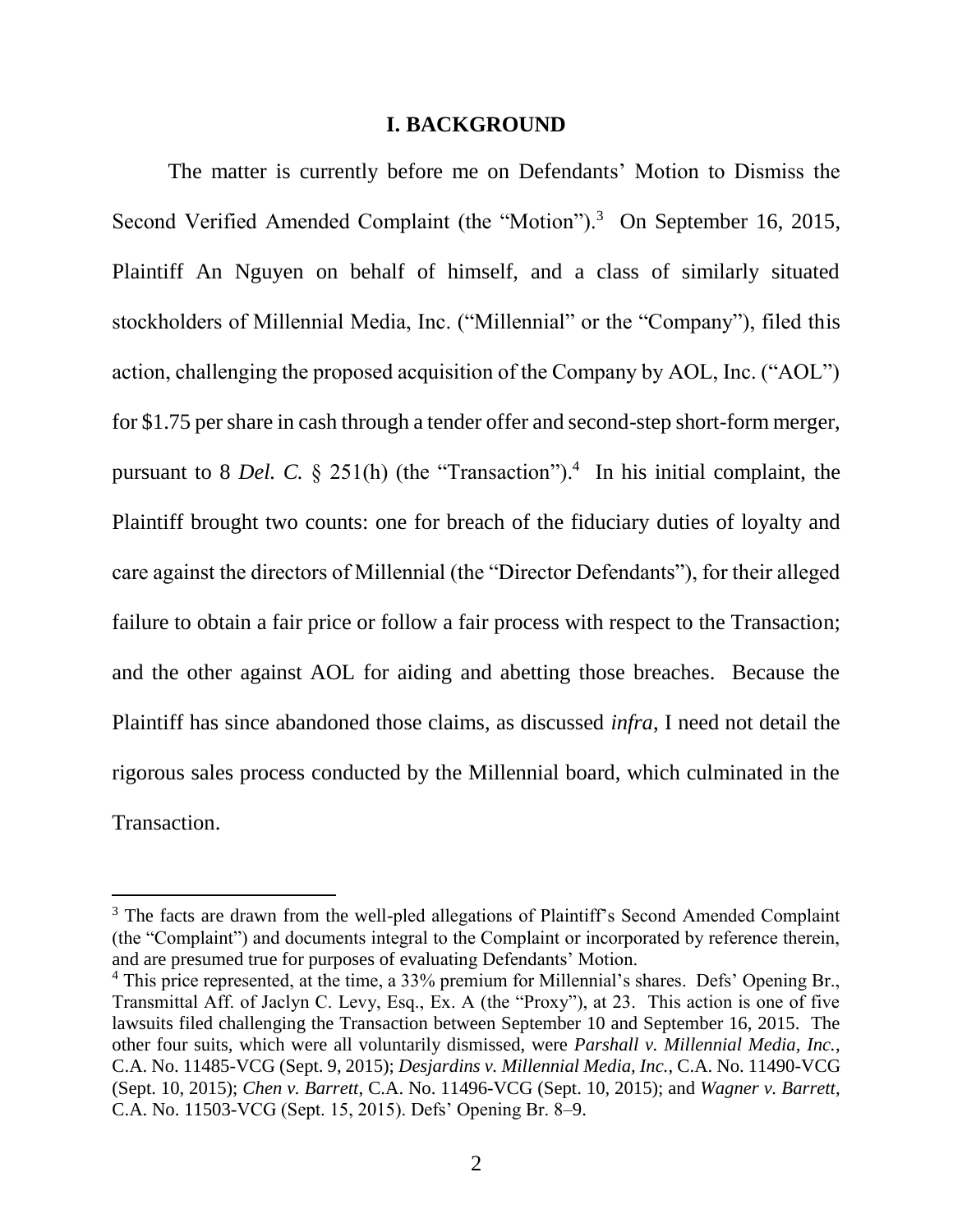The Millennial board unanimously approved the merger agreement on September 2,  $2015$ <sup>5</sup>. It was executed, and the Transaction announced, the following day.<sup>6</sup> AOL commenced the tender offer on September 18, 2015.<sup>7</sup> That same day, the Company filed a Schedule 14D-9 Solicitation/Recommendation Statement (the "Proxy") with the SEC, in connection with the tender offer. $8$  On September 24, 2015, the Plaintiff filed his first amended complaint, adding roughly thirty alleged disclosure violations concerning financial analyses prepared by the Company's financial advisor, LUMA Securities LLC ("LUMA"); Millennial's projections; board conversations with other potential bidders; and the Director Defendants' stock ownership.<sup>9</sup>

The Plaintiff moved for expedited proceedings and for preliminary injunctive relief on September 29, 2015. Following a telephone conference held on October 6, 2015, I determined that expedited discovery was not warranted and directed the parties to complete truncated briefing on the preliminary injunctive relief request; specifically, I directed the Plaintiff to clarify his grounds for relief sought, which to that point had constituted somewhat of a moving target. I heard oral argument on October 8, 2015, immediately following which I denied Plaintiff's request for

 $<sup>5</sup>$  Proxy, at 12.</sup>

 $6$  Compl. ¶ 5.

 $^7$  *Id.* at ¶ 3.

<sup>8</sup> *Id.* at ¶ 88.

<sup>9</sup> First Am. Compl. ¶¶ 88–97.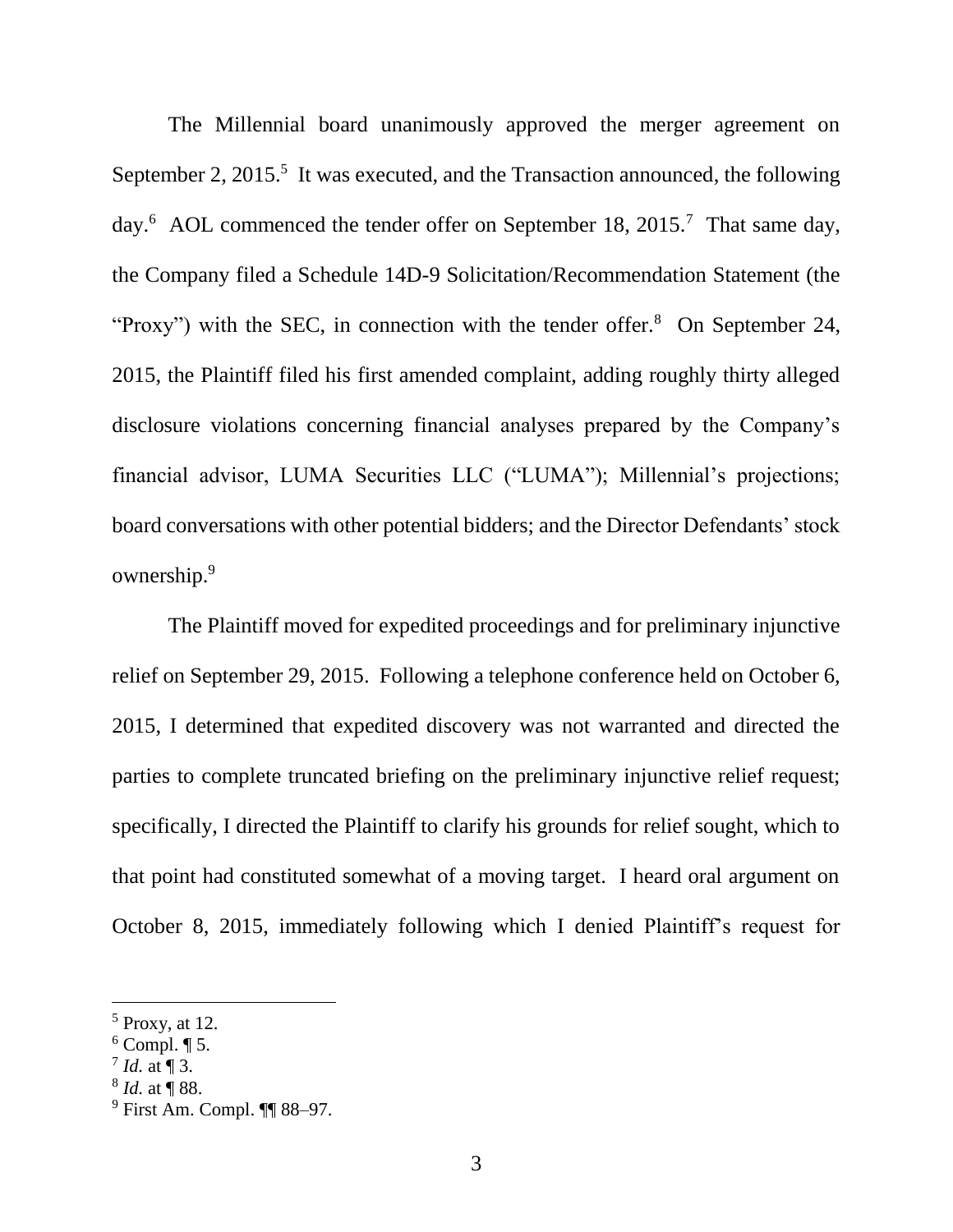preliminary injunctive relief. The Plaintiff then moved for certification of an emergency interlocutory appeal to the Delaware Supreme Court. After taking the matter under review, I issued a letter opinion later that day denying Plaintiff's request.<sup>10</sup> The Supreme Court refused the appeal on October 9, 2015.<sup>11</sup>

In seeking preliminary injunctive relief, the Plaintiff pursued only one of the roughly thirty disclosure violations alleged in his first amended complaint: a claim concerning unlevered, after-tax free cash flow projections ("UFCF"). The Plaintiff advanced two principal—and mutually exclusive—arguments concerning this claim. First, although the Plaintiff acknowledged that our case law indicates that banker-derived financial projections need not be disclosed, he argued that here, Millennial management forecasted all of the components of the UFCF and the Company's financial advisor, LUMA, simply plugged those values into a widely used formula. As a result, the Plaintiff argued, either those inputs or the UFCF themselves should be disclosed. Second, and in the alternative, the Plaintiff contended that a corrective disclosure was required because the Proxy misleadingly created the impression that Millennial management, and not LUMA, calculated the UFCF that were used by LUMA to perform its discounted-cash-flow analysis.

<sup>10</sup> *Nguyen v. Barrett*, 2015 WL 5882709 (Del. Ch. Oct. 8, 2015).

<sup>11</sup> *Nguyen v. Barrett*, 2015 WL 5924668, \*1 (Del. Oct. 9, 2015) (TABLE).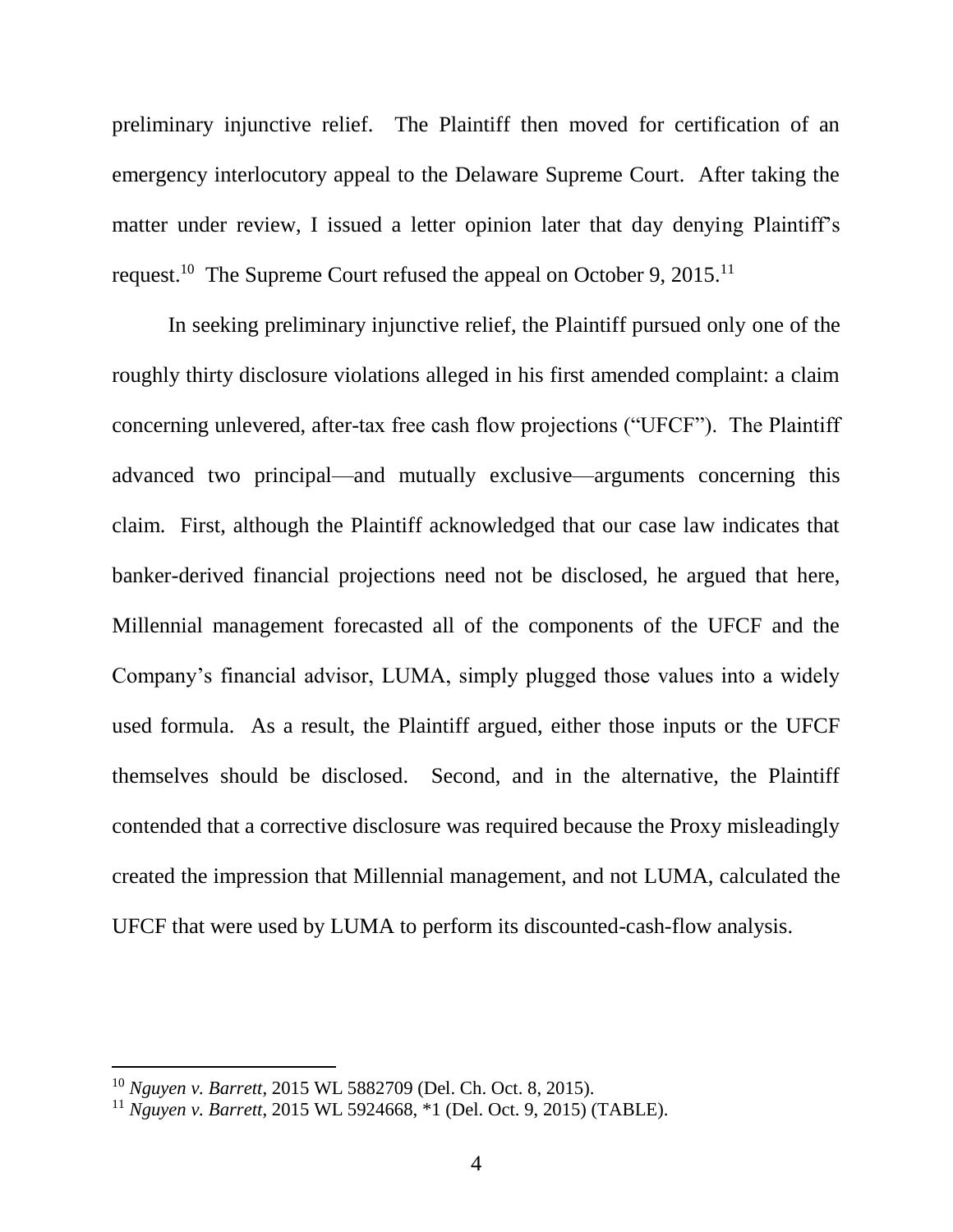After careful review of the Proxy and applicable precedent, I determined that "a fair reading of the Proxy disclosed accurately that management did not prepare forecasts of unlevered, after-tax free cash flows,"<sup>12</sup> and, "[w]ith respect to the argument that all inputs provided by management on which the financial advisor relied in its [discounted cash flow] valuation must, as a matter of law, be disclosed to stockholders, I found such a *per se* rule inconsistent with our case law."<sup>13</sup> In sum, I concluded that "the Plaintiff had failed to demonstrate under the facts here that the Proxy was materially incomplete or misleading."<sup>14</sup>

The tender offer was completed on October 22, 2015, and the merger closed the following day.<sup>15</sup> Just over 80% of shares were tendered into the offer.<sup>16</sup> The Plaintiff filed a second amended complaint (the "Complaint") on January 4, 2016, which repeats the price and process claims (including aiding and abetting against AOL) of the earlier complaints, narrows down the alleged disclosure violations to only three claims, and adds a count for "quasi-appraisal."<sup>17</sup>

- <sup>13</sup> *Id.* at \*4.
- <sup>14</sup> *Id.*

- $15$  Compl.  $\P$  5.
- $^{16}$  *Id.*

<sup>12</sup> *Nguyen*, 2015 WL 5882709, at \*3.

<sup>17</sup> I note, however, that quasi-appraisal is a *remedy*, not a cause of action. *See Houseman v. Sagerman*, 2015 WL 7307323, at \*4 (Del. Ch. Nov. 19, 2015) ("[Q]uasi-appraisal is not itself a cause of action, but is instead a remedy that, where appropriate, awards stockholders damages based on the going-concern value of their previously owned stock upon a finding of a breach of fiduciary duty, such as the duty to disclose.") (citation omitted). The Complaint may not be sustained solely on the basis of a count for quasi-appraisal; rather, the Plaintiff must demonstrate some underlying violation, for which quasi-appraisal is the appropriate remedy. *See, e.g.*, *Chen v. Howard-Anderson*, 87 A.3d 648, 691 (Del. Ch. 2014) ("If the plaintiffs prove at trial that the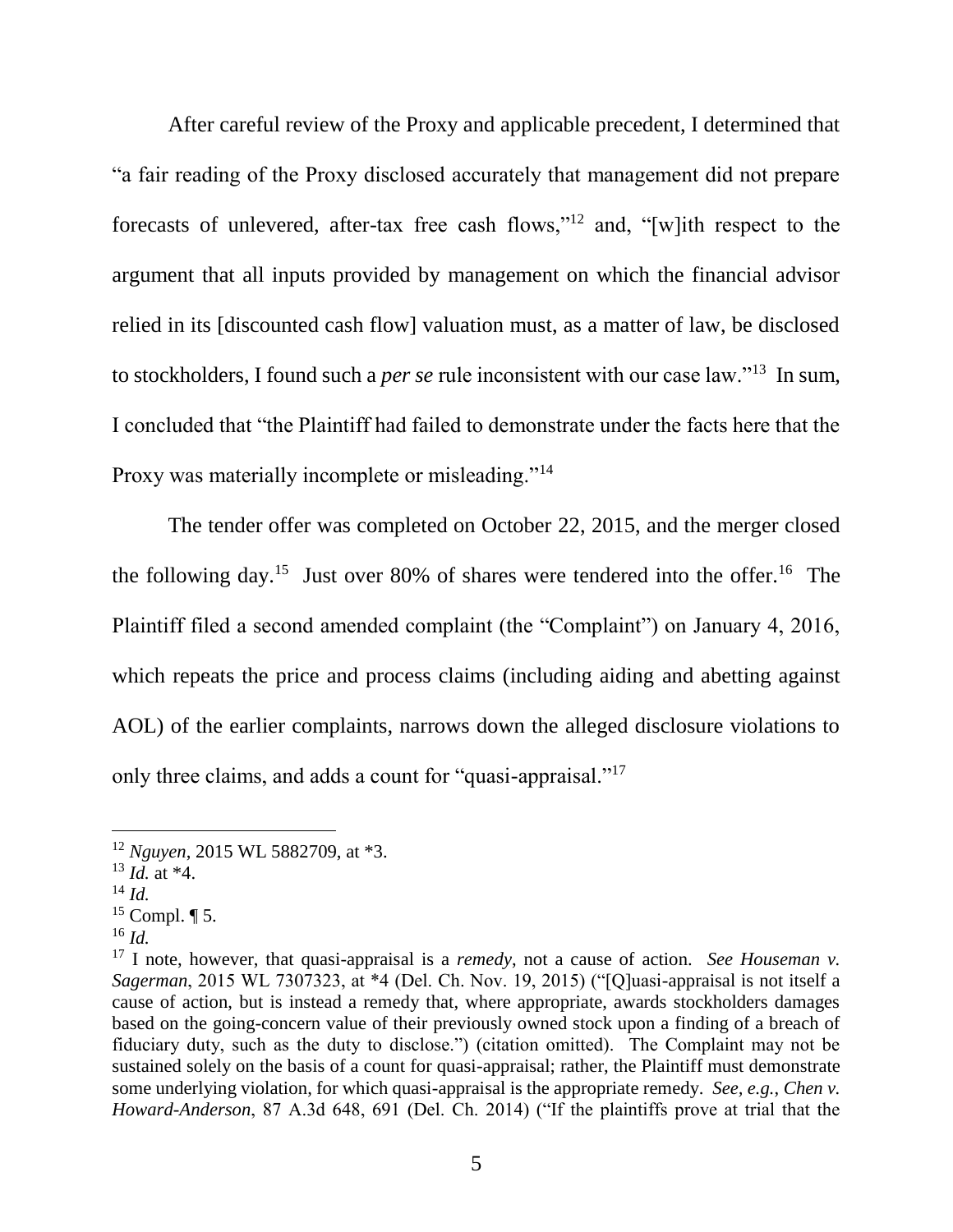The Defendants filed their Motion to Dismiss on January 19, 2016, and the parties completed briefing. Through his briefing, the Plaintiff implicitly waived the price and process claims, by failing to defend them with any argument or authority,<sup>18</sup> and expressly waived one of his three remaining disclosure claims.<sup>19</sup> I heard oral argument on June 30, 2016, following which the Plaintiff voluntarily waived his aiding and abetting claim against AOL.<sup>20</sup> That leaves for my consideration here only two disclosure claims: the first, concerning the Company's UFCF which was the subject of the preliminary injunctive relief hearing; and a second, concerning LUMA's contingent-fee arrangement. For the following reasons, I find that the Plaintiff has failed to state a non-exculpated claim of breach of fiduciary duty with respect to either alleged disclosure violation; accordingly, I grant Defendants' Motion.

defendants committed a non-exculpated breach of the fiduciary duty of disclosure, then damages can be awarded using a quasi-appraisal measure.").

<sup>18</sup> *See Forsythe v. ESC Fund Mgmt. Co. (U.S.)*, 2007 WL 2982247, at \*11 (Del. Ch. Oct. 9, 2007) ("The plaintiffs have waived these claims by failing to brief them in their opposition to the motion to dismiss.") (citing *Emerald Partners v. Berlin*, 2003 WL 21003437, at \*43 (Del. Ch. Apr. 28, 2003) (stating "[i]t is settled Delaware law that a party waives an argument by not including it in its brief")).

<sup>19</sup> *See* Pl's Answering Br. 13 n.7 ("However, in light of recent developments in Delaware disclosure law, *see, e.g.*, *In re Trulia, Inc. Stockholder Litigation*, 129 A.2d 884, 901 n.57 (Del. Ch. 2016), Plaintiff has elected not to raise [the third] disclosure point in this opposition.").

<sup>20</sup> Transcript of June 30, 2016 Oral Arg. 77:15–17.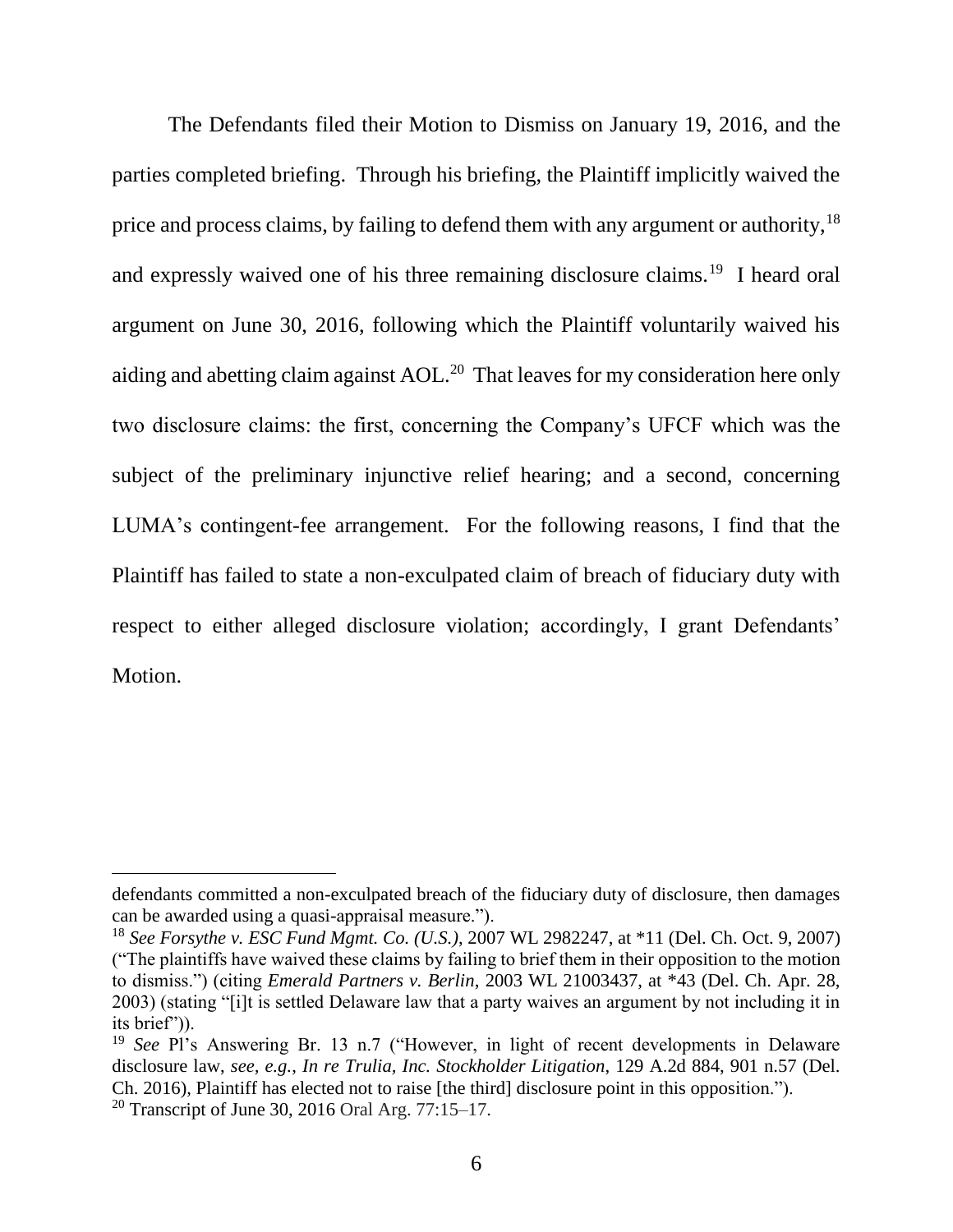#### **II. ANALYSIS**

The Defendants move to dismiss under Court of Chancery Rule 12(b)(6) for failure to state a claim. When considering such a motion, the Court must accept all well-pled factual allegations in the complaint as true, draw all reasonable inferences in favor of the plaintiff, and deny the motion "unless the plaintiff could not recover under any reasonably conceivable set of circumstances susceptible of proof."<sup>21</sup>

In order to sustain a *pre-close* disclosure claim, heard on a motion for preliminary injunctive relief, a plaintiff must demonstrate "a reasonable likelihood of proving that the alleged omission or misrepresentation is material;"<sup>22</sup> by contrast, when asserting a disclosure claim for damages against directors *post-close*, a plaintiff must allege facts making it reasonably conceivable that there has been *a non-exculpated breach* of fiduciary duty by the board in failing to make a material disclosure.<sup>23</sup> "Information is material if there is a substantial likelihood that a reasonable shareholder would consider it important in deciding how to vote"; or, in other words, "if, from the perspective of a reasonable stockholder, there is a substantial likelihood that it significantly alters the 'total mix' of information made

<sup>21</sup> *Cent. Mortg. Co. v. Morgan Stanley Mortg. Capital Holdings LLC*, 27 A.3d 531, 536–37 (Del. 2011).

<sup>22</sup> *In re Trulia, Inc. S'holder Litig.*, 129 A.3d 884, 896 (Del. Ch. 2016) (internal quotation omitted). <sup>23</sup> *Chen v. Howard*, 87 A.3d 648, 691 (Del. Ch. 2014) ("If the plaintiffs prove at trial that the

defendants committed a non-exculpated breach of the fiduciary duty of disclosure, then damages can be awarded using a quasi-appraisal measure.").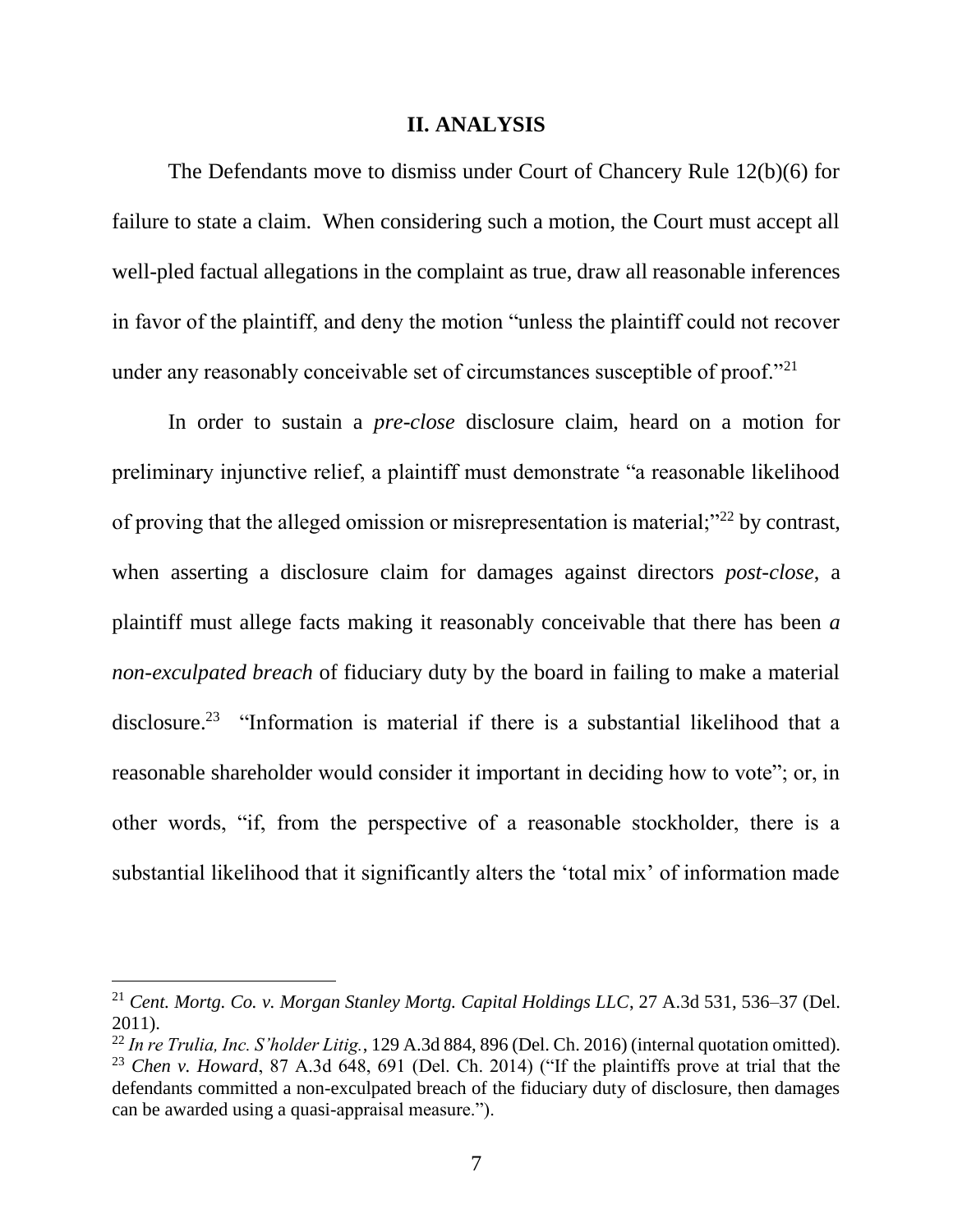available."<sup>24</sup> Where, as here, an exculpation provision under 8 *Del. C.* § 102(b)(7) shields a board from duty-of-care claims, this means a plaintiff must demonstrate that a majority of the board was not disinterested or independent, or that the board was otherwise disloyal because it failed to act in good faith, in failing to make the material disclosure.<sup>25</sup> A showing of bad faith requires an "extreme set of facts to establish that disinterested directors were intentionally disregarding their duties or that the decision . . . [was] so far beyond the bounds of reasonable judgment that it seems essentially inexplicable on any ground other than bad faith."26 For the following reasons, the Plaintiff has failed to clear the bar of pleading disloyalty with regard to either disclosure claim.

<sup>&</sup>lt;sup>24</sup> *Trulia*, 129 A.3d at 899 (internal quotations omitted).

<sup>25</sup> *In re BJ's Wholesale Club, Inc. S'holders Litig.*, 2013 WL 396202, at \*6 (Del. Ch. Jan. 31, 2013). To the extent it was not waived at oral argument, I reject Plaintiff's contention, expressed in briefing, that because the existence of a 102(b)(7) exculpatory provision was not explicitly pled in Plaintiff's Complaint, it is outside the bounds of Defendants' Motion to Dismiss. Plaintiff's position, if accepted, would undermine the very purpose of a 102(b)(7) exculpation provision that is, to spare directors from the burden and expense of litigation where the only conceivable claim is one for breach of the duty of care. Nor does Plaintiff's position comport with the Delaware Supreme Court's decision in *In re Cornerstone Therapeutics Inc, Stockholder Litigation*, 115 A.3d 1173 (Del. 2015), where the Court held that, even in the entire fairness context, a case may be dismissed at the motion-to-dismiss stage if the plaintiff has not alleged any non-exculpated claims against the director defendants. *Id.* at 1187. Rather, as the Delaware Supreme Court indicated in *Malpiede v. Townson*, 780 A.2d 1075 (Del. 2001), the Court can take judicial notice of the existence of a 102(b)(7) exculpatory provision, which can easily be found in public filings on record with the Delaware Secretary of State's office. *See id.* at 1090 ("The trial court therefore tacitly accepted it as authentic without defendants formally asking the court to take judicial notice of [102(b)(7) provision's] existence, which could easily be found in the public files in the Secretary of State's office and could properly be noticed judicially by the court.").

<sup>26</sup> *In re Chelsea Therapeutics Int'l Ltd. S'holders Litig.*, 2016 WL 3044721, at \*7 (Del. Ch. May 20, 2016) (internal quotations omitted).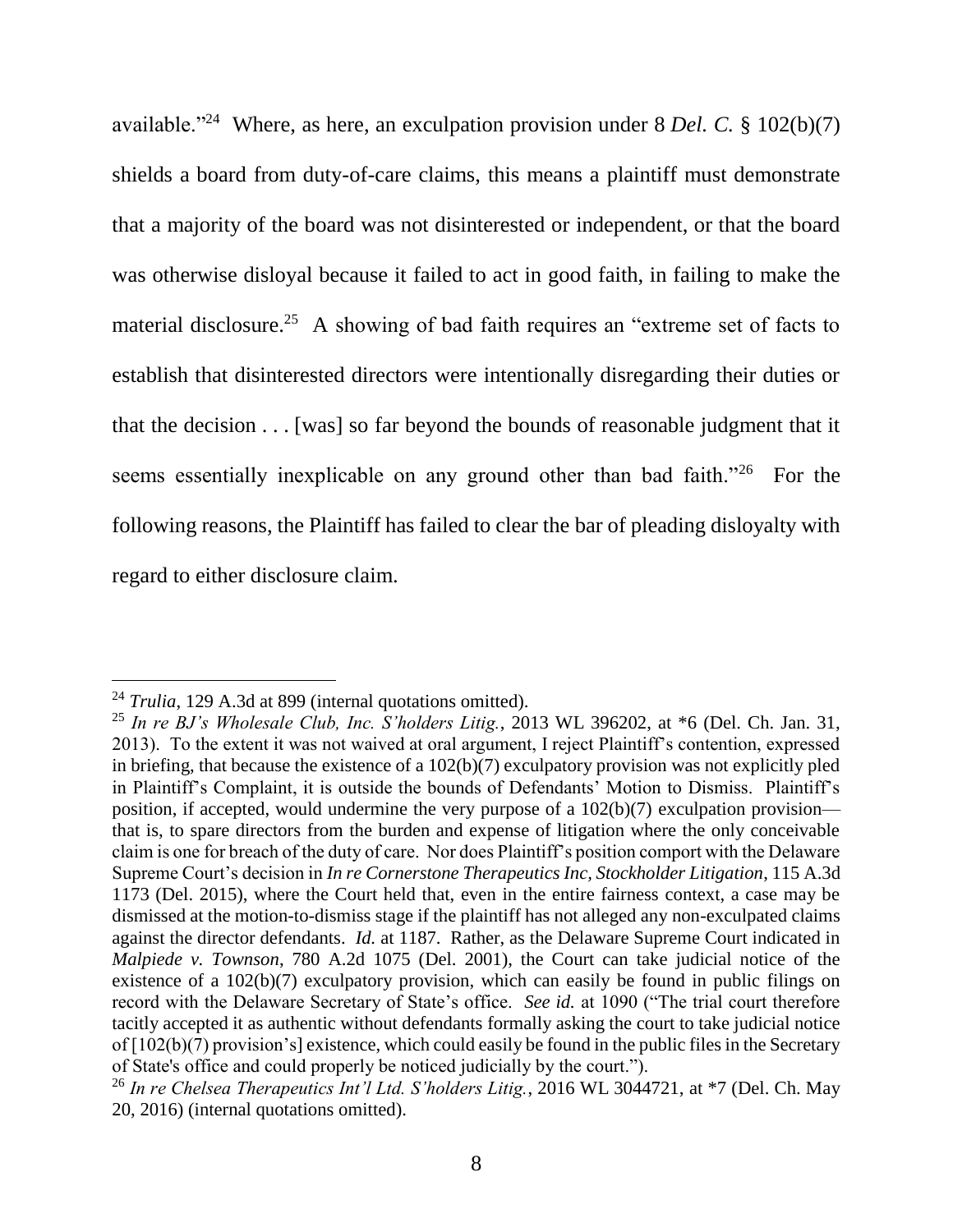### *A. The Unlevered, After-Tax Free Cash Flow Projections*

I turn first to Plaintiff's claim regarding the UFCF, which was the subject of Plaintiff's application for preliminary injunctive relief.

In their briefing the Plaintiff remakes arguments similar to those previously considered in this action. The Plaintiff argues that the Defendants made selective disclosure of certain financial projections in the Proxy and "intentionally excised [what the Plaintiff describes as] Millennial's UFCF—despite the fact that LUMA's Discounted Cash Flow Analysis was specifically based on these figures."<sup>27</sup> They assert that the UFCF, and the components that went into it were material because Millennial "stockholders were asked to exchange their ownership stake in the Company and forego the Company's future cash flows in exchange for all-cash consideration."<sup>28</sup> They argue that the UFCF and its components were "even more significant than usual" here because two of LUMA's disclosed cash flow projections, which used UFCF as an input, resulted in a price per share of \$0.00.<sup>29</sup> Additionally, they repeat their argument that these projections are not banker formulated projections but, essentially, management figures.<sup>30</sup> They allege LUMA took UFCF components projected by management and "using no meaningful

<sup>&</sup>lt;sup>27</sup> Pl's Answering Br. 19 (citing Second Am. Compl.  $\P$  92–93, 101).

<sup>28</sup> *Id.* at 21 (citing Second Am. Compl. ¶105).

 $^{29}$  *Id.* (citing Second Am. Compl. ¶ 105).

<sup>30</sup> *Id.* at 22–24 ("[S]emantic gamesmanship aside, the UFCF figures were for all intents and purposes derived by Millennial's management.").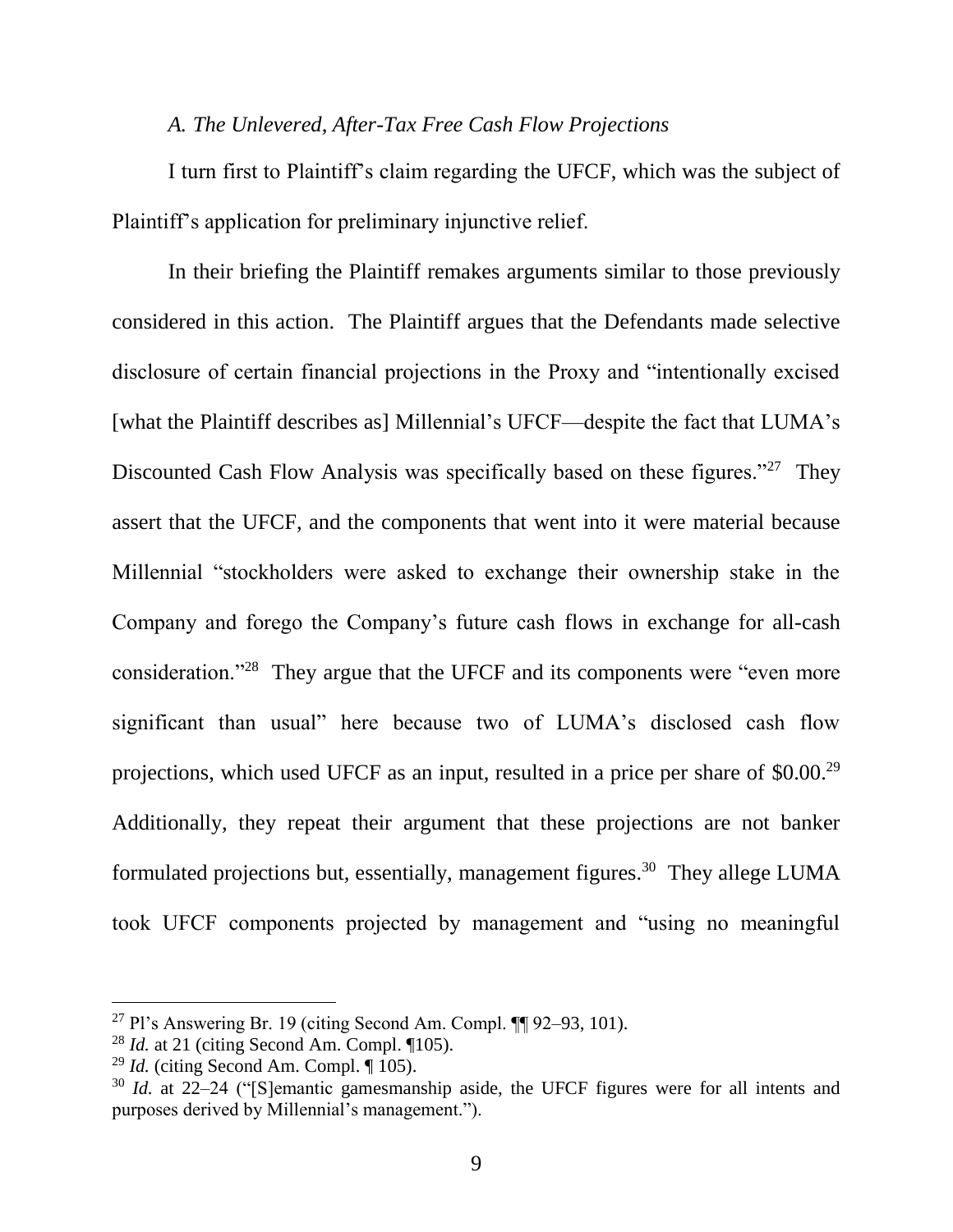independent judgment of any kind, plugged them into a calculator to arrive at the UFCF figures."<sup>31</sup> Under these facts, they contend that the Company had a duty to disclose UFCF, or at the very least, all of the UFCF components provided to LUMA, because the Company cannot escape a duty to provide management projections by simply giving a banker numbers to plug into a formula for the banker to merely hit the "equals" button.<sup>32</sup> They allege that because "*some* management projections were disclosed, the Board was required to give materially complete information about *all* of the Company's projections and provide a complete summary of the key inputs relied upon by LUMA."33

The Defendants argue that the UFCF figures were derived by LUMA.<sup>34</sup> They assert that the cases cited by the Plaintiff, for the proposition that management cannot avoid its duty to disclose projections by simply handing inputs to bankers for them to perform the ministerial task of hitting enter, are distinguishable. They argue those cases involved situations where no cash flows were disclosed.<sup>35</sup> Here however, "all of the cash flow information that was directly prepared by management was disclosed."<sup>36</sup> Further, they assert that the Complaint does not allege that management directed LUMA in selecting the formula, or even knew how

<sup>31</sup> *Id.* at 23.

 $32$  *Id.* 

<sup>33</sup> *Id.* at 27–28 (emphasis added).

<sup>34</sup> Transcript of June 30, 2016 Oral Arg. 56:22.

<sup>35</sup> *Id.* at 57:10–11.

<sup>36</sup> *Id.* at 57:13–15.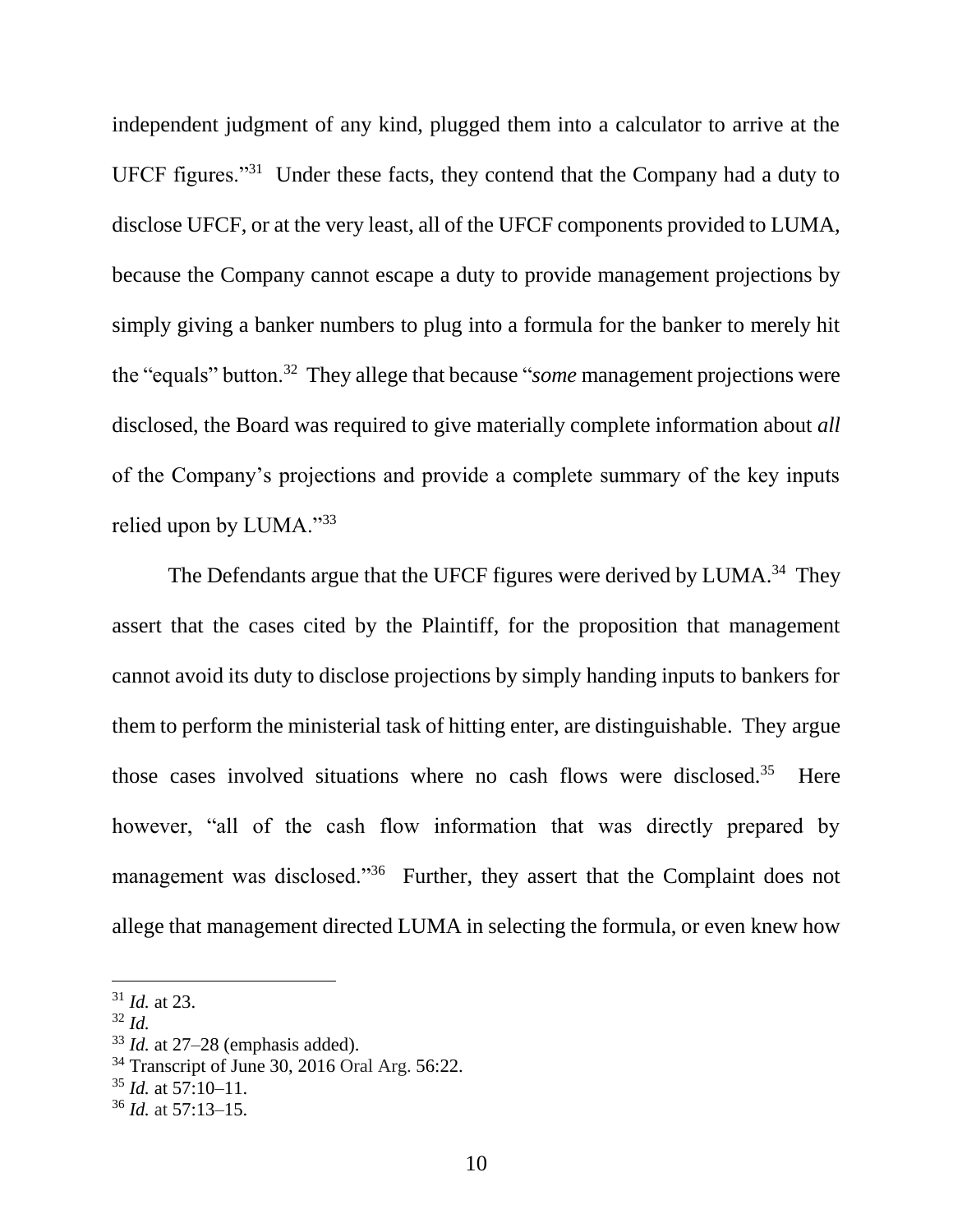LUMA would treat the components management provided them, or that management had anything to do with LUMA's methodology.<sup>37</sup> Thus "[i]n these circumstances, it simply cannot be said that these were management's numbers."<sup>38</sup> Because these were banker prepared numbers and management's best projections were disclosed, the Defendants argue, the law is clear that the UFCF were not material and need not be disclosed.

Even if I were to find that the UFCF disclosures—contrary to my earlier determination on the record at the preliminary injunction hearing—constitute a material lack of disclosure, Plaintiff's UFCF claim must fail. The Plaintiff has failed to plead facts such that it is reasonably conceivable that the allegedly incomplete disclosure was made by the board disloyally or in bad faith, as is required to sustain this claim post-close. The only conflict that the Plaintiff alleges as to six of the directors—all except Millennial CEO, Michael Barrett<sup>39</sup>—is that they held stock options that vested in the event of a transaction, providing a lucrative payout. 40 When pressed at oral argument, the Plaintiff elaborated that the Director Defendants must have wanted to accelerate their vesting because they faced "risk."<sup>41</sup> The

<sup>37</sup> *Id.* at 58:21–59:12.

<sup>38</sup> *Id*. at 59:19–21.

 $39$  As to Barrett, the Plaintiff alleges that he had a significant prior employment relationship with AOL, which caused the board to favor AOL, and that he stood to gain "an additional 12 months' salary of \$476,000, 100% of his restricted stock units, and 100% of his stock options" in connection with the Transaction. Second Am. Compl. ¶¶ 12–14, 21, 65.

 $40$  *Id.* at ¶ 12.

<sup>41</sup> Transcript of June 30, 2016 Oral Arg. 40:23–41:12.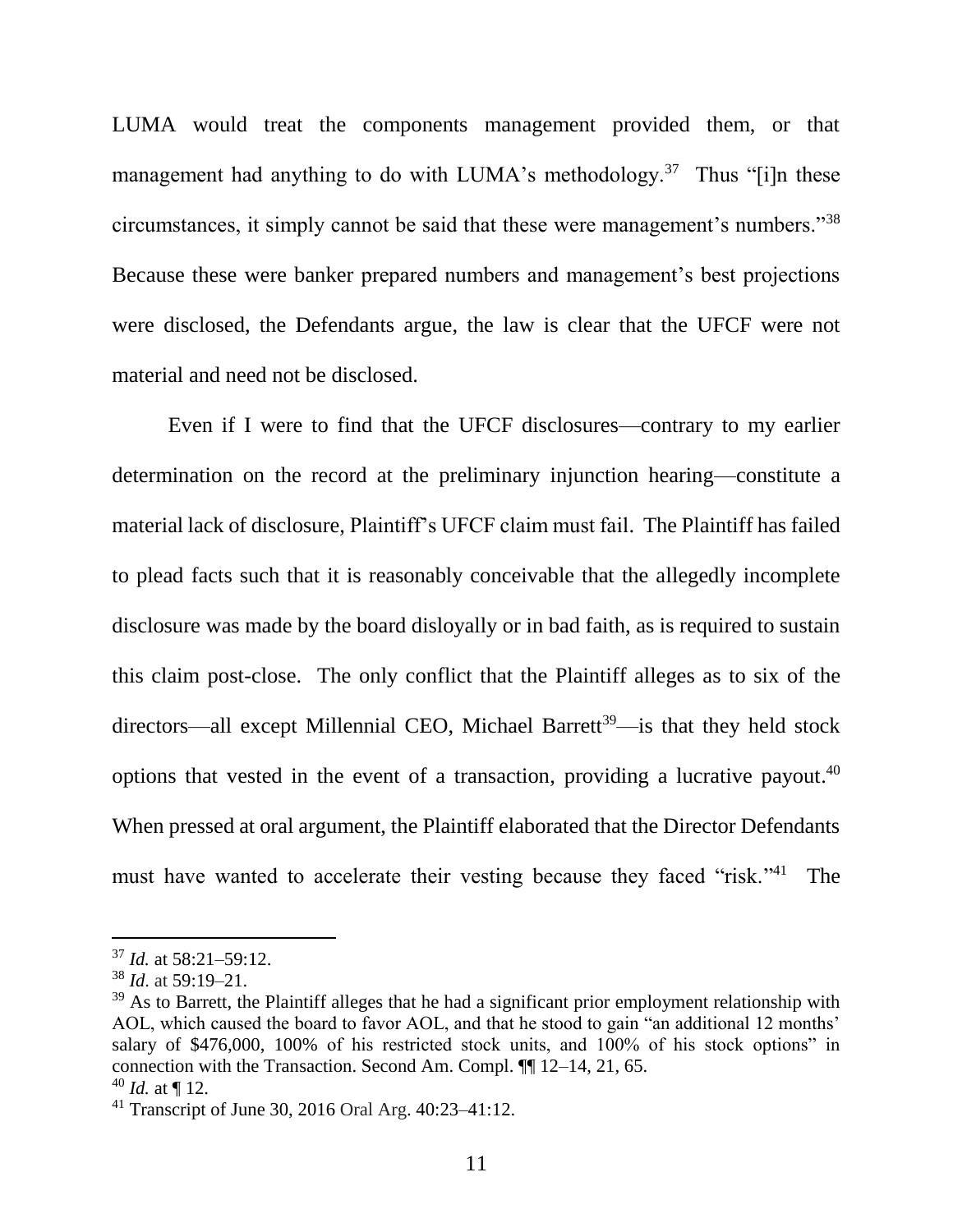Plaintiff conceded that he did not know why the directors would cash out at lower price, rather than wait to maximize the value of the Company.<sup>42</sup> Instead, the Plaintiff argued that he need not answer that question at the motion-to-dismiss stage, without the aid of further discovery.

Under Delaware law, directors are presumed to be independent, disinterested, and faithful fiduciaries.<sup>43</sup> While a plaintiff need not know and articulate the exact motive of directors in order to sustain a claim, the Plaintiff does bear the burden to allege facts that rebut the presumption afforded to directors—that is, to demonstrate that it is *reasonably conceivable* that the board acted in bad faith or disloyally. Here, the single allegation as to the six directors (other than Barrett) is insufficient as a matter of law to do so. It is well-settled that where the interests of directors and stockholders are aligned, as here, the accelerated vesting of shares in a merger does not create a conflict of interest.<sup>44</sup> Additionally, even if an incongruency of interest had been plead, the Plaintiff has also failed to allege how the payouts that these directors stood to earn were material to them.<sup>45</sup> I need not address the allegations

<sup>42</sup> *Id.* at 39:21–40:4.

<sup>43</sup> *See, e.g.*, *Beam ex rel. Martha Stewart Living Omnipedia, Inc. v. Stewart*, 845 A.2d 1040, 1048– 49 (Del. 2004).

<sup>44</sup> *See Globis Partners, L.P. v. Plumtree Software, Inc.*, 2007 WL 4292024, at \*8 (Del. Ch. Nov. 30, 2007) ("The accelerated vesting of options does not create a conflict of interest because the interests of the shareholders and directors are aligned in obtaining the highest price.") (internal quotations omitted).

<sup>45</sup> *See Cinerama, Inc. v. Technicolor, Inc.*, 663 A.2d 1156, 1167 (Del. 1995) ("[A] shareholder plaintiff [must] show the materiality of a director's self-interest to the given director's independence . . . .").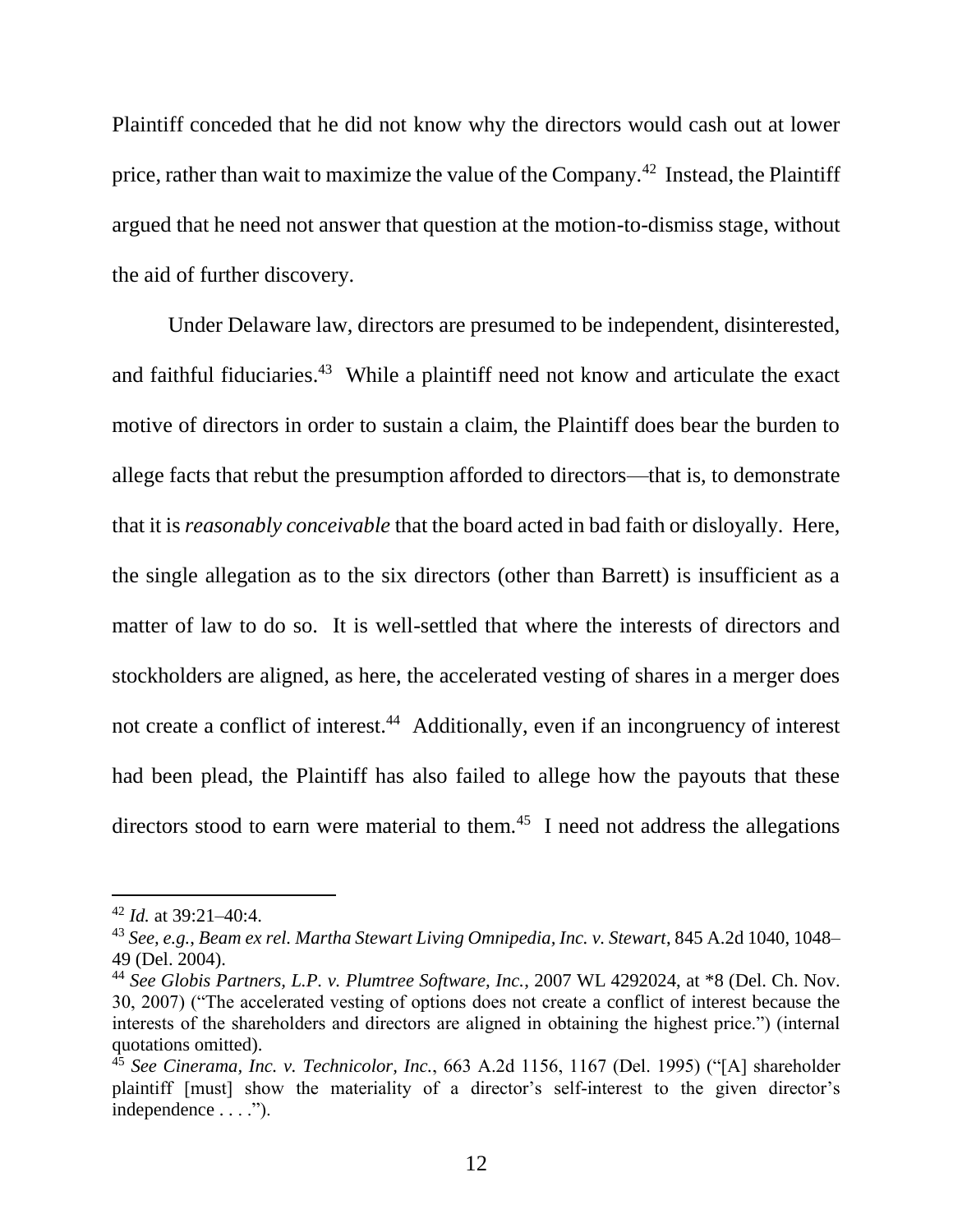with respect to Barrett; he is only one of seven on the board, and the Plaintiff can only sustain a claim for the breach of the duty of loyalty by pleading facts showing that it is reasonably conceivable that each of a *majority* of the board is conflicted.<sup>46</sup> Finally, I note that Plaintiff's reliance on this Court's decision in *Chen v. Howard-Anderson*47*—*where the Court found that it was unclear at the motion-for-summaryjudgment phase whether the alleged disclosure violations in the proxy statement resulted from a breach of loyalty or a breach of care, and declined the motion—is misplaced. The *Chen* court determined that, at that procedural stage, and given the "confounding evidence of the directors' knowledge and the problems that occurred in discovery," it needed further factual development to determine whether and to what extent the  $102(b)(7)$  exculpatory provision applied.<sup>48</sup> That is not the case here.

Because the Plaintiff has failed to allege a reasonably conceivable breach of the duty of loyalty based on self-interest, he can only sustain his claim if he can demonstrate facts supporting an inference that the board acted in bad faith in making its allegedly incomplete disclosure—that is, facts showing an "intentional"

<sup>46</sup> *See Plumtree*, 2007 WL 4292024, at \*9 ("Even assuming [the plaintiff] was correct, which it is not, and such benefits were sufficient for the Court to infer [the CEO] was interested in the transaction, [the CEO] is only one member of a six person Board. The other five uninterested Individual Defendants constitute a clear majority."); *Cede & Co. v. Technicolor, Inc.*, 634 A.2d 345, 363 (Del. 1993) ("This Court has never held that one director's colorable interest in a challenged transaction is sufficient, without more, to deprive a *board* of the protection of the business judgment presumption of loyalty.") (emphasis added).

<sup>47</sup> 87 A.3d 648 (Del. Ch. 2014).

<sup>48</sup> *Id.* at 693.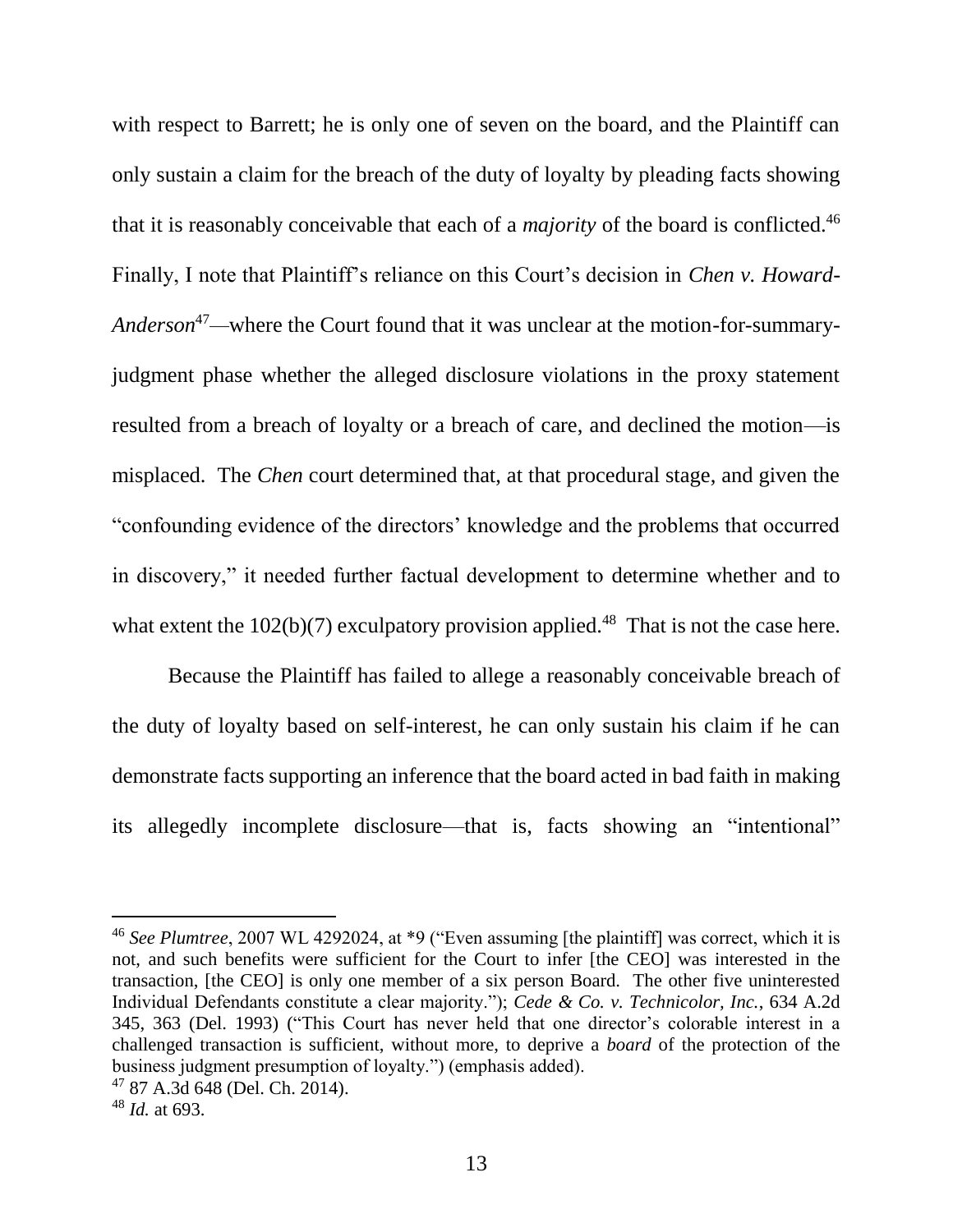dereliction or a "conscious disregard" of duty.<sup>49</sup> The Plaintiff has not met that burden. Again, nothing in the pleadings, considered in the light most favorable to the Plaintiff, suggests bad faith. I note that I found at the preliminary injunction stage that the Plaintiff lacked a colorable claim of non-disclosure, and the Defendants presumably relied on that preliminary conclusion by this Court, which was undisturbed on appeal by the Supreme Court. Nothing in the record creates an inference that the Defendants *deliberately* withheld information or disregarded a manifest duty. 50

## *B. LUMA's Contingent Compensation*

I next turn to Plaintiff's claim regarding LUMA's contingent fee. The Plaintiff contends that the Proxy failed to disclose the amount of LUMA's fee that was contingent upon the completion of the Transaction. The Proxy discloses that

LUMA Securities has acted as financial advisor to the Company in connection with the Merger and will receive a fee of \$3.6 million for its services, a *substantial portion* of which is contingent upon the completion of the Merger (the "*Advisory Fee*"). LUMA Securities has also acted as financial advisor to the Board and received a \$500,000 fee upon delivery of its opinion, which is not contingent upon the conclusion expressed or the consummation of the Merger (the "*Opinion* 

<sup>49</sup> *Lyondell Chem. Co. v. Ryan*, 970 A.2d 235, 243 (Del. 2009).

<sup>50</sup> The Plaintiff's reliance on this Court's decision in *Doppelt v. Windstream Holdings, Inc.*, 2016 WL 612929 (Del. Ch. Feb. 5, 2016), is unavailing. There, the plaintiff alleged specific facts that the board had knowingly withheld in its proxy: the proxy announced a \$0.70 post-transaction dividend target, while the board was planning to slash that target to \$0.58 following stockholder approval. Even with such facts, which do not exist here, then-Vice Chancellor Noble remarked that the complaint "test[ed] the limits of the 'reasonably conceivable' standard." *Id.* at \*8 n.81.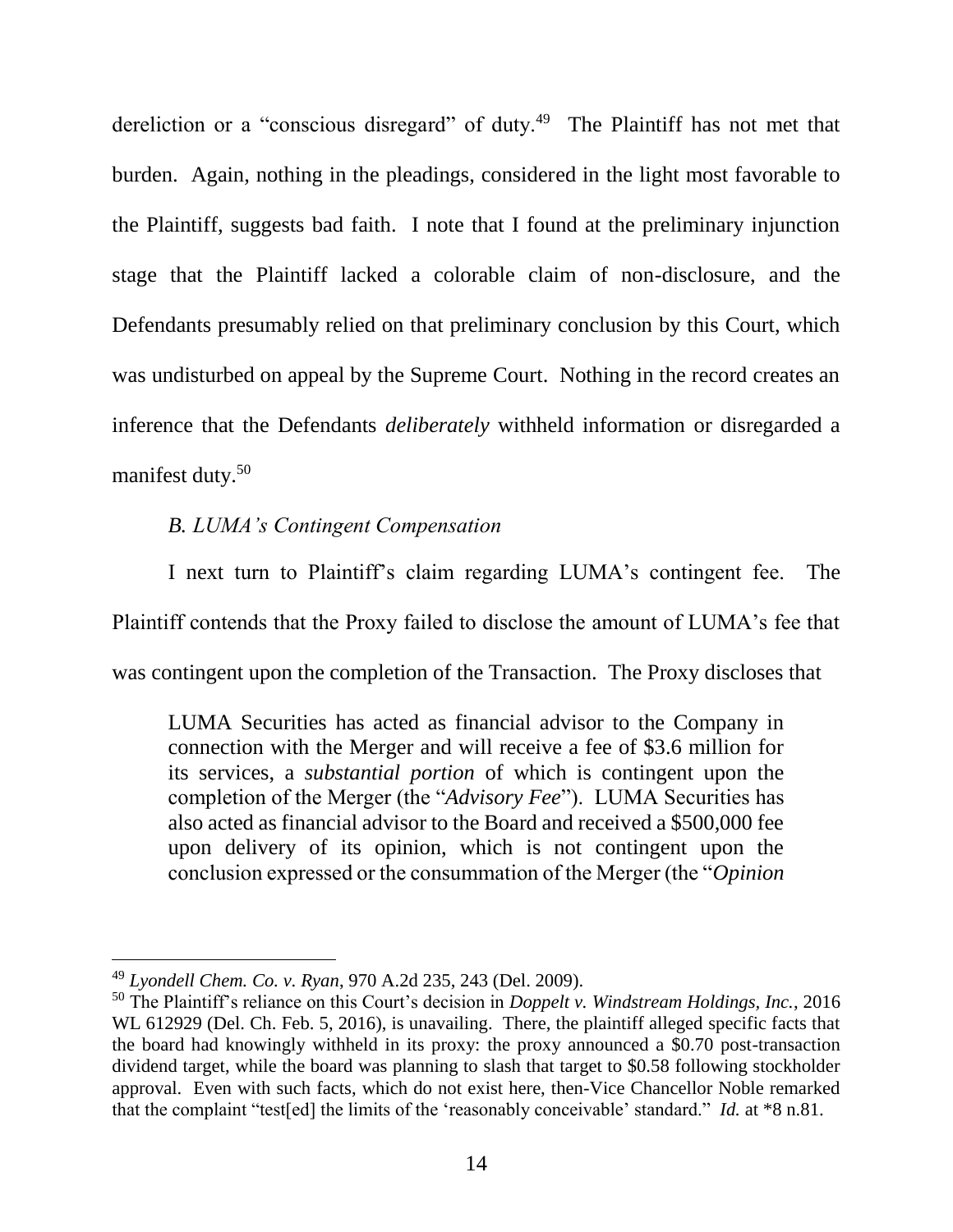*Fee*"), provided that such Opinion Fee is partially creditable against any Advisory Fee.<sup>51</sup>

The Plaintiff argues that this "partial" disclosure was "inadequate to inform stockholders of how much of LUMA's fee was contingent upon a transaction coming to fruition," as "what constitutes a 'substantial portion' is highly subjective and open to various interpretations."<sup>52</sup>

As a threshold matter, the Defendants argue that this claim has been waived; it was pled in Plaintiff's first amended complaint, but was abandoned during the course of the expedited proceedings, through Plaintiff's failure to pursue the claim in briefing or argument on his motion for a preliminary injunctive relief. In my letter opinion denying certification of an emergency interlocutory appeal, I remarked that the "number of disclosure violations alleged [in the first amended complaint] is extraordinary," and found that "[b]y the time th[e] preliminary injunction request was submitted, these disclosure violations were abandoned, and are therefore waived, with a single exception" (referring to the claim concerning the unlevered, after-tax free cash flow projections).<sup>53</sup> The Plaintiff, on the other hand, contends that I should not consider the claim waived in this post-close context, arguing first that recent decisions have indicated a disposition toward addressing disclosure

<sup>51</sup> Proxy, at 33–34 (emphasis added).

<sup>52</sup> Defs' Answering Br. 17.

<sup>53</sup> *Nguyen*, 2015 WL 5882709, at \*1, 3.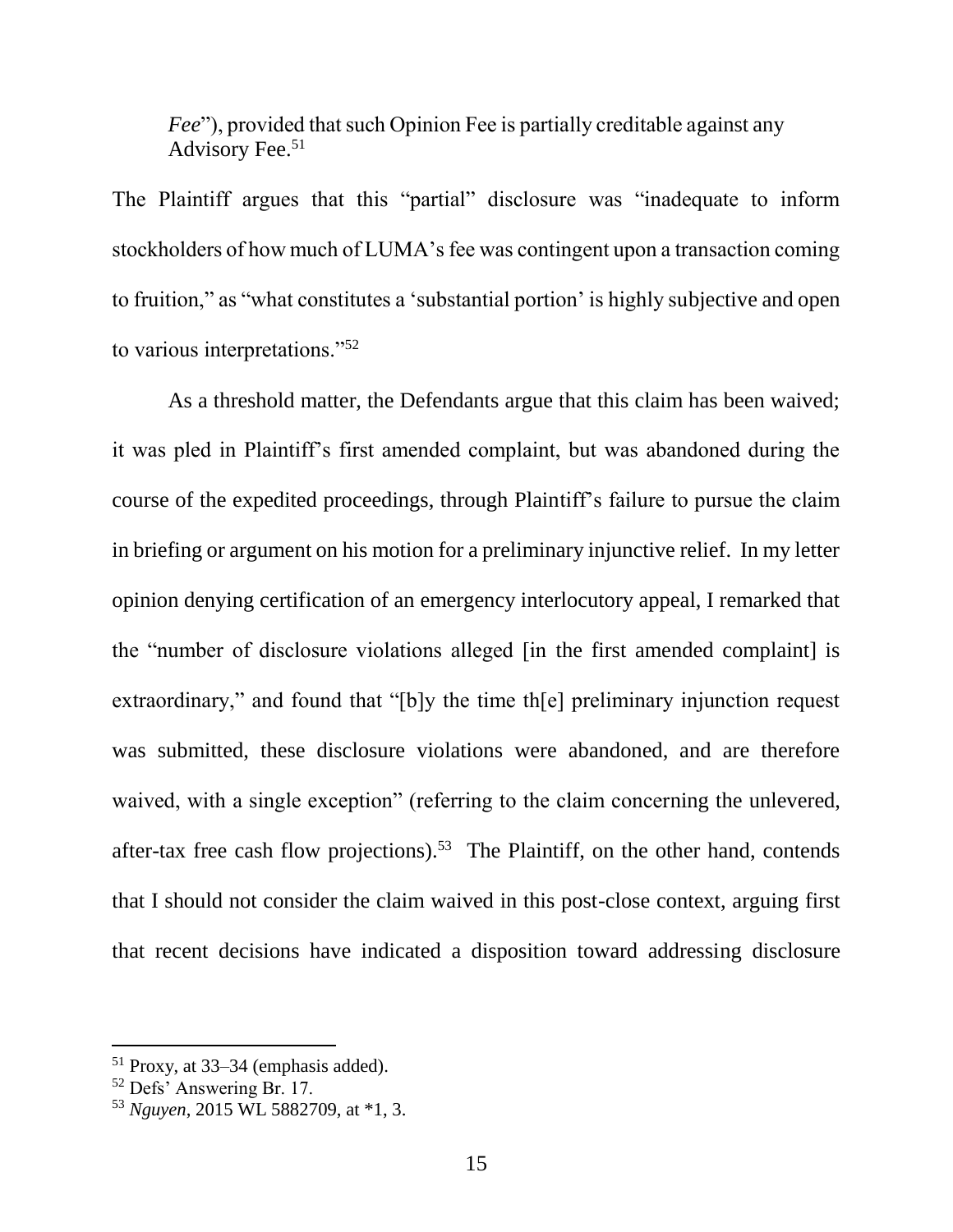claims post-close, <sup>54</sup> and second, that he adequately preserved his right to pursue other disclosure claims post-close during argument on the motion for preliminary injunctive relief.<sup>55</sup> Essentially, the Plaintiff posits that Delaware has recently established a new "regime," under which a plaintiff can elect to bring disclosure claims pre- or post-close, but creating uncertainties in the process which make leeway towards his approach appropriate here.<sup>56</sup>

To be clear, where a plaintiff has a claim, pre-close, that a disclosure is either misleading or incomplete in a way that is material to stockholders, that claim should be brought pre-close, not post-close. There are two aspects to such a claim: the first concerns a stockholder's right to a fully informed vote; and the second is a potential damages claim. While the latter may be remedied post-close, the former is

<sup>54</sup> The Plaintiff points to *Chester Cnty. Ret. Sys. v. Collins*, C.A. No. 12072-VCL, at 21:16–23 (Del. Ch. Mar. 14, 2016) (TRANSCRIPT); *Johnson v. Driscoll*, C.A. No. 11721-VCL, at 45:19– 46:5 (Del. Ch. Feb. 3, 2016) (TRANSCRIPT).

<sup>55</sup> *See* Prelim. Inj. Hrg. Tr. 11:15–19 ("Defendants also made this reference of frivolity. Nothing here is frivolous, Your Honor. We're moving on the serious disclosure, and whether we have other disclosures in our pleadings, we can do those post-close for quasi-appraisal.").

<sup>56</sup> The Plaintiff argues that recent rulings of this Court cause Plaintiffs' counsel to face a Catch-22: bring disclosure claims pre-close and risk denial of expedition on ground that damages is a sufficient remedy, or bring the claims post-close, and have them dismissed for failure to plead nonexculpated breach of duty. No such dilemma exists, in my view. This Court's jurisprudence makes clear that it is preferable to bring disclosure claims before closing. Such pleadings allow this Court to employ equitable relief to ensure an informed vote of stockholders. Those disclosure claims must, of course, be colorable—otherwise, they could not justify the expense to litigants and the Court of expedition, and in any event could not sustain equitable relief. Non-colorable claims are properly refused expedition.

Post-closing, what may remain are claims for damages. To the extent an improper disclosure was the result of an actionable breach of fiduciary duty on the part of directors, causing damages, a remedy is available post-closing, but as with any claim of breach of fiduciary duty, the plaintiff must plead facts that make it reasonably conceivable that an actionable breach of duty has occurred. That burden is not inconsequential, as the instant matter demonstrates.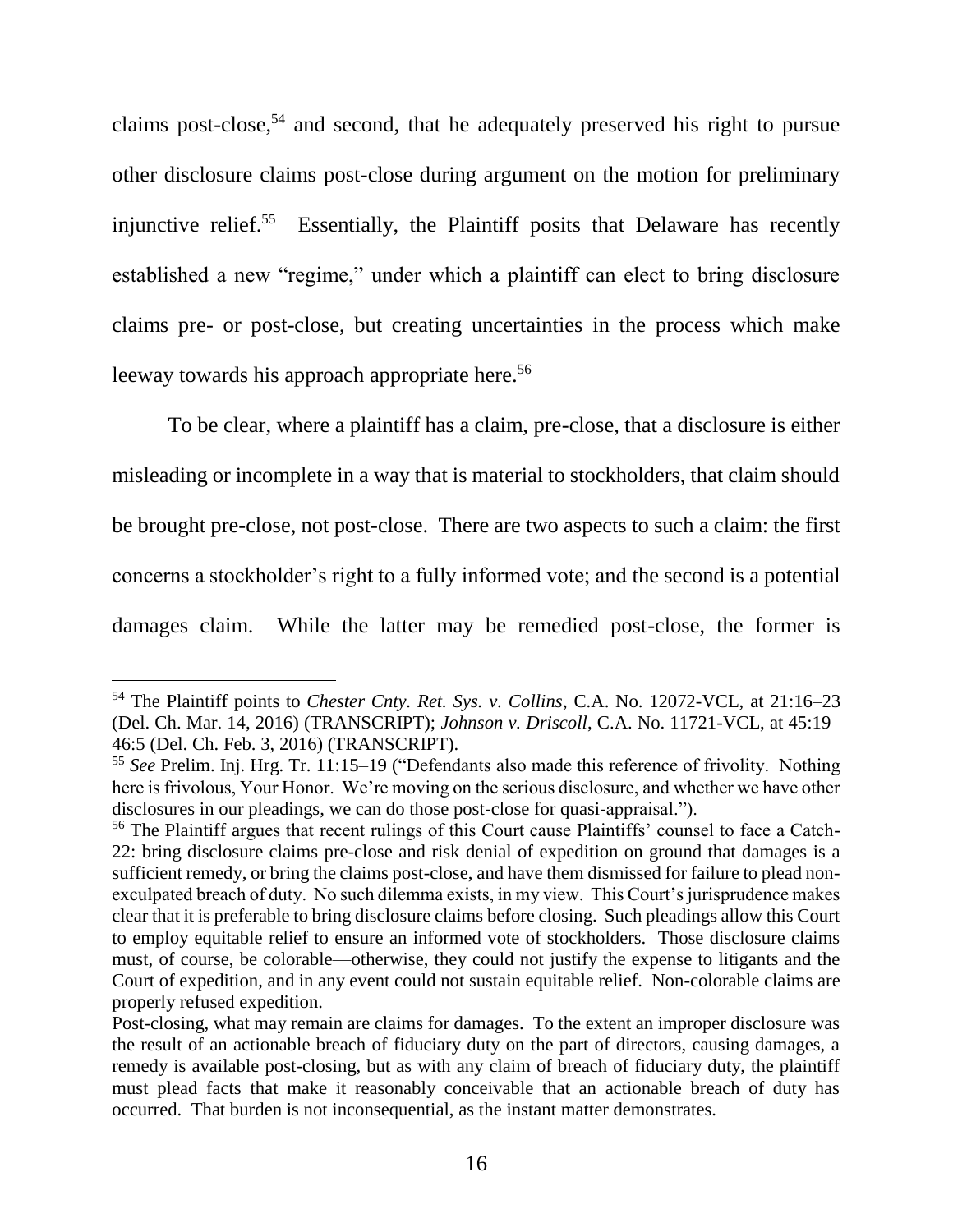irretrievably lost following a stockholder vote.<sup>57</sup> The preferred method for vindicating truly material disclosure claims is to bring them pre-close, at a time when the Court can insure an informed vote. Because of this interest, a salutary incentive could be provided by considering claims based on disclosure, pled but not pursued pre-close, to be waived.

However, the Defendants argue, and I agree, that regardless of whether I consider this claim waived, it fails on the merits. Here, the Proxy discloses that a "substantial portion" of LUMA's fee was contingent on the completion of the merger.<sup>58</sup> This Court has repeatedly held that such a disclosure regarding advisor fees, absent some indication that the fee was exorbitant or unusual, or otherwise improper, is sufficient.<sup>59</sup>

<sup>57</sup> *In re Transkaryotic Therapies, Inc.*, 954 A.2d 346, 360–61 (Del. Ch. 2008) ([T]his Court has explicitly held that a breach of the disclosure duty leads to *irreparable harm.* On account of this, the Court grants injunctive relief to prevent a vote from taking place where there is a credible threat that shareholders will be asked to vote without such complete and accurate information. The corollary to this point, however, is that once this irreparable harm has occurred—*i.e.,* when shareholders have voted without complete and accurate information—it is, by definition, too late to remedy the harm. If the Court could redress such an informational injury after the fact, then the harm, by definition, would not be irreparable, and injunctive relief would not be available in the first place.") (citations omitted) (emphasis added).

<sup>58</sup> Proxy, at 33; *see also*, Second Am. Compl. ¶ 91.

<sup>59</sup> *See, e.g.*, *Cnty. of York Emps. Ret. Plan v. Merrill Lynch & Co.*, 2008 WL 4824053, at \*11 (Del. Ch. Oct. 28, 2008) ("It is true that compensation contingent on consummation of the transaction has the potential to influence a financial advisor. However, that fact was disclosed in the proxy: 'Merrill Lynch has agreed to pay a fee to MLPFS, a *substantial portion* of which is contingent upon the merger being consummated.' And this Court has held that the precise amount of consideration need not be disclosed, and that *simply stating that an advisor's fees are partially contingent on the consummation of a transaction is appropriate*. In other words, the Plaintiff has simply not alleged a disclosure violation.") (emphasis added) (citations omitted); *Globis Partners, L.P. v. Plumtree Software, Inc.*, 2007 WL 4292024, at \*13 (Del. Ch. Nov. 30, 2007) ("The Merger Proxy stated that Jefferies' fees were 'customary' and partially contingent, but did not provide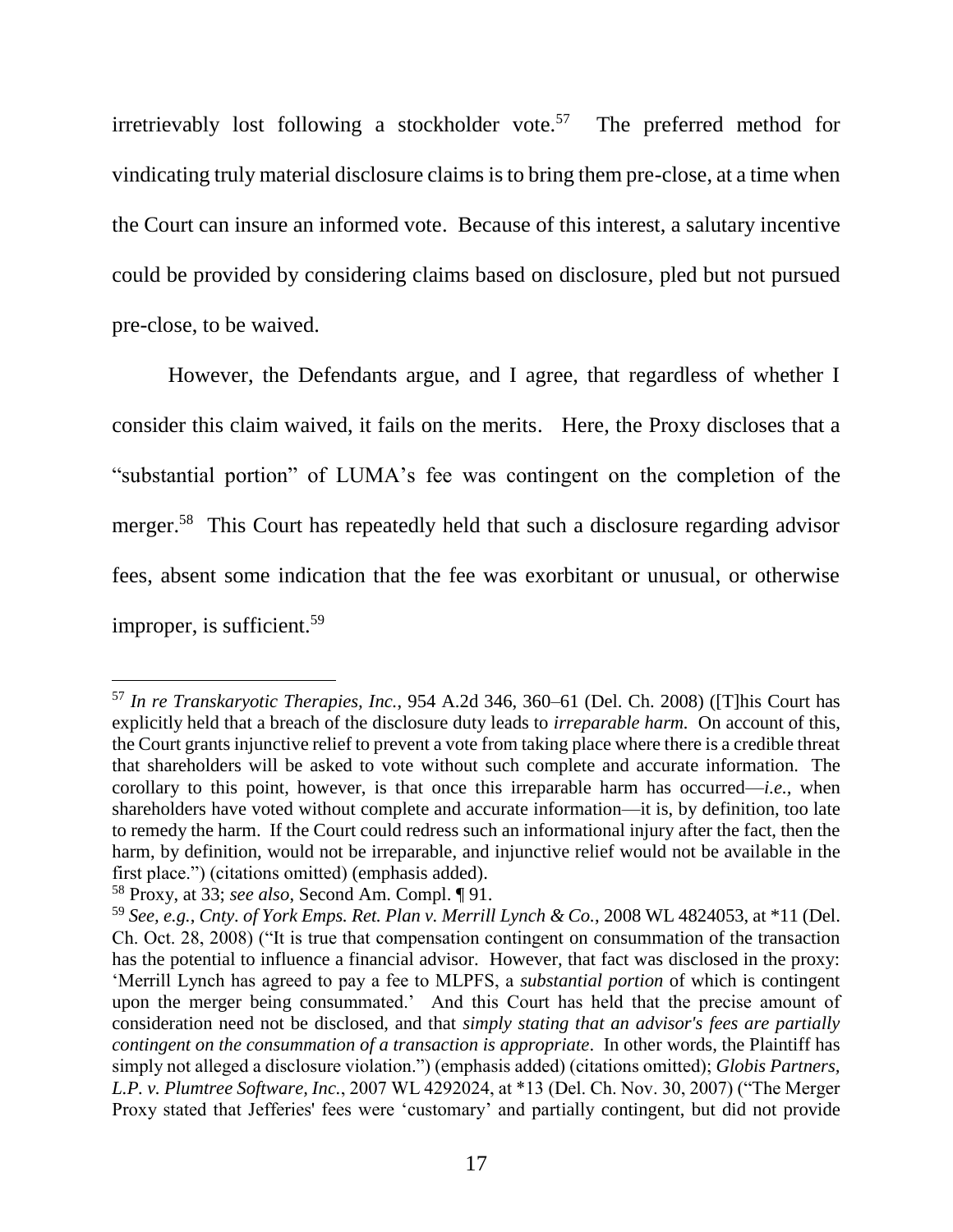The Plaintiff points to this Court's decision in *In re Atheros Communications, Inc.*<sup>60</sup> for the proposition that the *level* of contingency of an advisor's fee can be material. There the Court found misleading a disclosure that the investment banker's fee was "substantially contingent" on the deal's closing, when the well-pleaded facts of the complaint showed that nearly all—98%—of the fee was contingent. The Court held that while "[c]ontingent fees are undoubtedly routine," the "percentage of the fee that is contingent exceeds both common practice and common understanding of what constitutes 'substantial,'" and "may fairly raise questions about the financial advisor's objectivity and self-interest."<sup>61</sup> In other words, the Court found that the plaintiff's pleadings *themselves* showed that the proxy was inaccurate, by understating the level of contingency.<sup>62</sup> To my mind, *Atheros* does not undermine the body of cases that hold that, generally, the disclosure that a

further details. Without a well-pled allegation of exorbitant or otherwise improper fees, there is no basis to conclude the additional datum of Jefferies' actual compensation, per se, would significantly alter the total mix of information available to stockholders.") (citation omitted). <sup>60</sup> 2011 WL 864928 (Del. Ch. Mar. 4, 2011).

<sup>61</sup> *Id.* at \*8.

<sup>62</sup> *Id.* at \*8; *see also In re Alloy*, 2011 WL 4863716, at \*11 (Del. Ch. Oct. 13, 2011) ("Although this Court has held that stockholders may have sufficient concerns about contingent fee arrangements to warrant disclosure of such arrangements, that need to disclose does not imply that contingent fees necessarily produce specious fairness opinions. In this case, Plaintiffs provide nothing more than conclusory allegations that the presence of a contingent fee structure must have influenced [the banker], but they do not allege, for example, that the actual compensation received was excessive or extraordinary. In these circumstances, I cannot conclude that a broad salvo against such a common practice, standing alone, supports a reasonable inference that the fairness opinion rendered in this case is so flawed that the [Company's] directors could not have relied upon it in good faith.") (citations omitted).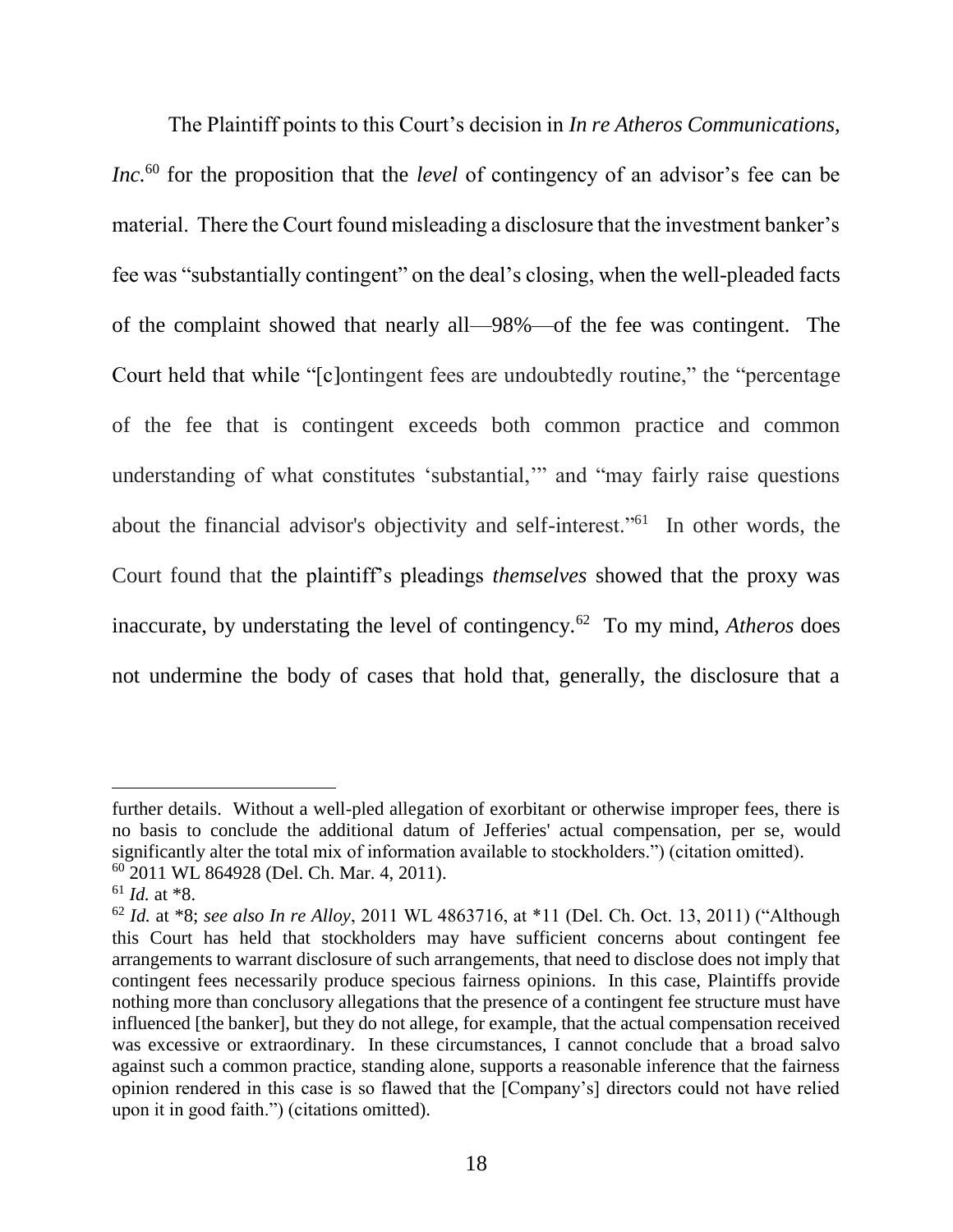"substantial portion" of a fee is contingent is sufficient. The Plaintiff here points to no well-pled facts indicating that the fee arraignment falls outside this general rule.<sup>63</sup>

Moreover, as with Plaintiff's other disclosure claim, the Plaintiff has not pled facts such that it is reasonably conceivable that this allegedly incomplete disclosure was made in bad faith. When pressed at oral argument, the Plaintiff described his theory as follows:

Our theory is that all that information has not been disclosed intentionally to mislead shareholders in approving this transaction, and that the fact that the banker is getting paid a lot of money and that it's contingent on closing goes hand in hand, that that's why they didn't want the free cash flow disclosed.<sup>64</sup>

Beyond alleging, in this conclusory fashion, that the two alleged disclosure violations are related, the Plaintiff has not pled facts creating a reasonable inference that the Director Defendants acted deliberately to knowingly withhold material information regarding the contingent-banker-fee arrangement from the stockholders. The Plaintiff, in declining to pursue this claim pre-close, conceded that the claim was not its "serious" claim,<sup>65</sup> instead choosing only to pursue its disclosure claim regarding the UFCF; it is hard to see how the Defendants, in light of that concession,

<sup>63</sup> I note that the other cases cited by Plaintiff—*In re Del Monte Foods Co. Shareholders Litigation*, 25 A.3d 813 (Del. Ch. 2011), and *In re TIBCO Software Inc. Stockholders Litigation*, 2015 WL 6155894 (Del. Ch. Oct. 20, 2015)—did not address *disclosure* claims concerning an advisor's fee. <sup>64</sup> Transcript of June 30, 2016 Oral Arg. 11:3–9.

<sup>65</sup> Prelim. Inj. Hrg. Tr. 11:15–19.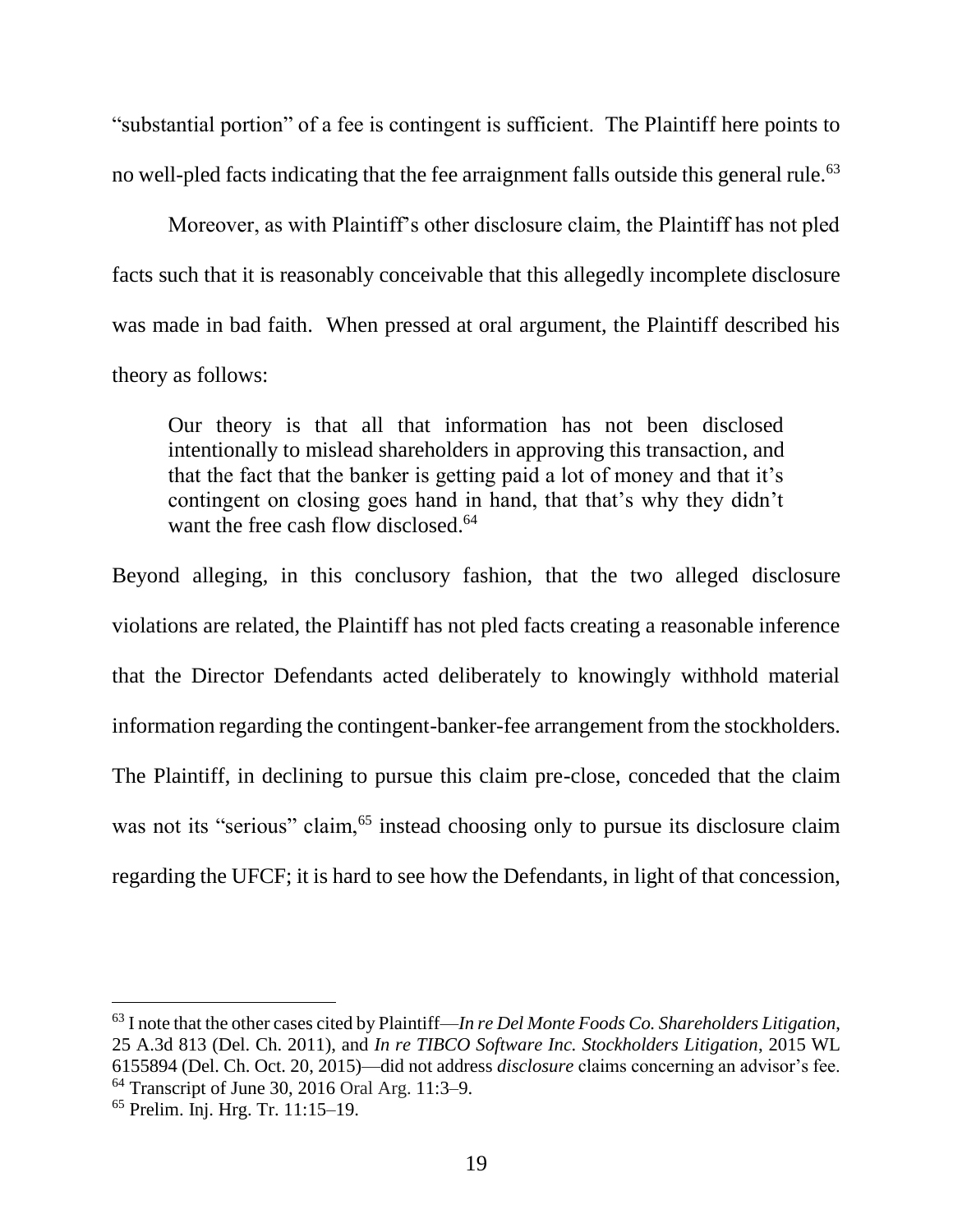acted in bad faith in not altering the disclosure; in any event, facts evincing bad faith are not adequately plead.

# **III. CONCLUSION**

For the foregoing reasons, Defendants' Motion to Dismiss is granted. An appropriate Order is attached.